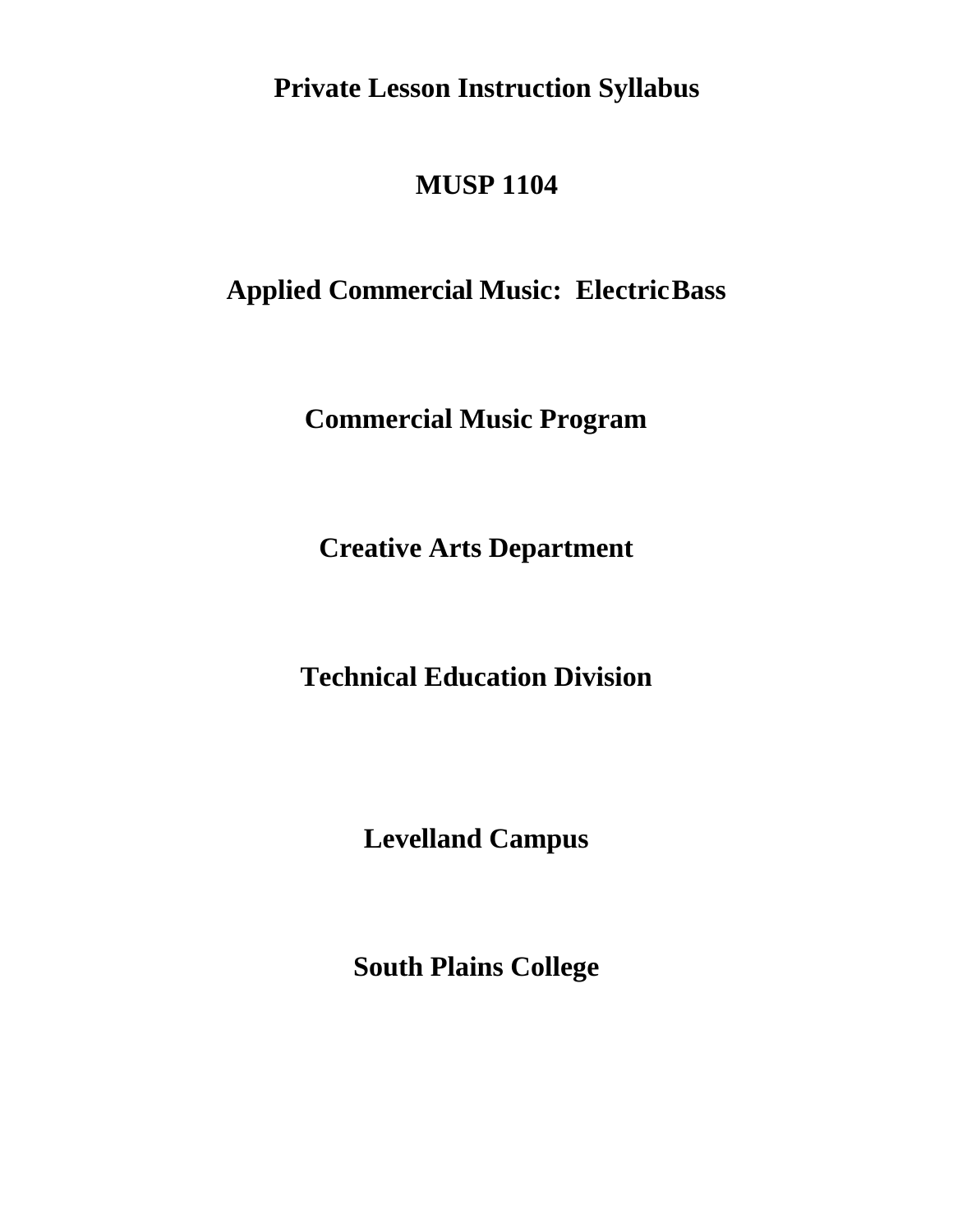# **SCANS COMPETENCIES**

#### **RESOURCES -** Identifies, organizes, plans and allocates resources.

- C-1 A TIME –Selects goal relevant activity, ranks them allocates time, and prepares and follows schedules.
- C-2 MONEY Uses or prepares budgets, makes forecasts, keeps records, and makes adjustments to meet objectives
- C-3 MATERIALS & FACILITIES Acquires, stores, allocates, and uses materials or space efficiently.
- C-4 HUMAN RESOURCES Assesses skills and distributes work, accordingly and evaluates performances and provides feedback

#### **INFORMATION** – Acquires and Uses Information

- C-5 Acquires and evaluates information.
- C-6 Organizes and maintains information
- C-7 Interprets and communicates information.
- C-8 Uses computers to Process information.

#### I**NTERPERSONAL** - Works with others

| C-9 | Participates as members of a team and contributes to group effort. |
|-----|--------------------------------------------------------------------|
|-----|--------------------------------------------------------------------|

- C-10 Teaches others new skills
- C-11 Serves clients/customers works to satisfy customer's expectations
- C-12 Exercises leadership communicates ideas to justify position, persuades and convinces others, responsibly challenges existing procedures and policies
- C-13 Negotiates Words toward agreements involving exchanges of resources resolves divergent interests
- C-14 Works with Diversity Works well with men and women from diverse backgrounds

#### **SYSTEMS** – Understands Complex Interrelationships

- C-15 Understands Systems Knows how social, organizational, and technological systems work and operates effectively with them Monitors and Correct Performance – Distinguishes trends, predicts impacts on system operations, diagnoses systems performance and corrects malfunctions
- C-17 Improves or Designs Systems Suggests modifications to existing systems and develops new or alternative systems to improve performance

#### **TECHNOLOGY** – Works with a variety of technologies

- C-18 Selects Technology Chooses procedures, tools, or equipment including computers and related technologies
- C-19 Applies Technology to Task-Understands overall intent and proper procedures for setup and operation of equipment
- C-20 Maintains and Troubleshoots Equipment Prevents, identifies, or solves problems with equipment, including computers and other technologies.

# **FOUNDATION SKILLS**

**BASIC SKILLS** – Reads, writes, performs arithmetic and mathematical operations, listens and speaks

- F-1 Reading locates, understands, and interprets written information in prose and in documents such as manuals, graphs, and schedules F-2 Writing – Communicates thoughts, ideas, information, and messages in writing, and creates documents such as letters, directions, manuals, reports, graphs, and flow charts
- F-3 Arithmetic Performs basic computations, uses basic numerical concepts such as whole numbers, etc.
- F-4 Mathematics Approaches practical problems by choosing appropriately from a variety of mathematical techniques<br>F-5 Listening Receives, attends to, interprets, and responds to verbal messages and other cues
	- Listening Receives, attends to, interprets, and responds to verbal messages and other cues
- F-6 Speaking Organizes ideas and communicates orally

### **THINKING SKILLS** – Thinks creatively, makes decisions, solves problems, visualizes, and knows how to learn and reason

- F-7 Creative Thinking Generates new ideas
- F-8 Decision Making Specifies goals and constraints, generates alternatives, considers risks, and evaluates and chooses best alternative F-9 Problem Solving – Recognizes problems and devises and implements plan of action
- F-10 Seeing Things in the Mind's Eye Organizes and processes symbols, pictures, graphs, objects, and other information
- F-11 Knowing How to Learn Uses efficient learning techniques to acquire and apply new knowledge and skills
- F-12 Reasoning Discovers a rule or principle underlying the relationship between two or more objects and applies it when solving a problem

#### **PERSONAL QUALITIES** – Displays responsibility, self-esteem, sociability, self-management, integrity and honesty

- F-13 Responsibility Exerts a high level of effort and preservers towards goal attainment
- F-14 Self-Esteem Believes in own self-worth and maintains a positive view of self
- F-15 Sociability Demonstrates understanding, friendliness, adaptability, empathy, and politeness in group settings
- F-16 Self-Management Assesses self accurately, sets personal goals, monitors progress, and exhibits self-control
- F-17 Integrity/Honesty Chooses ethical courses of action.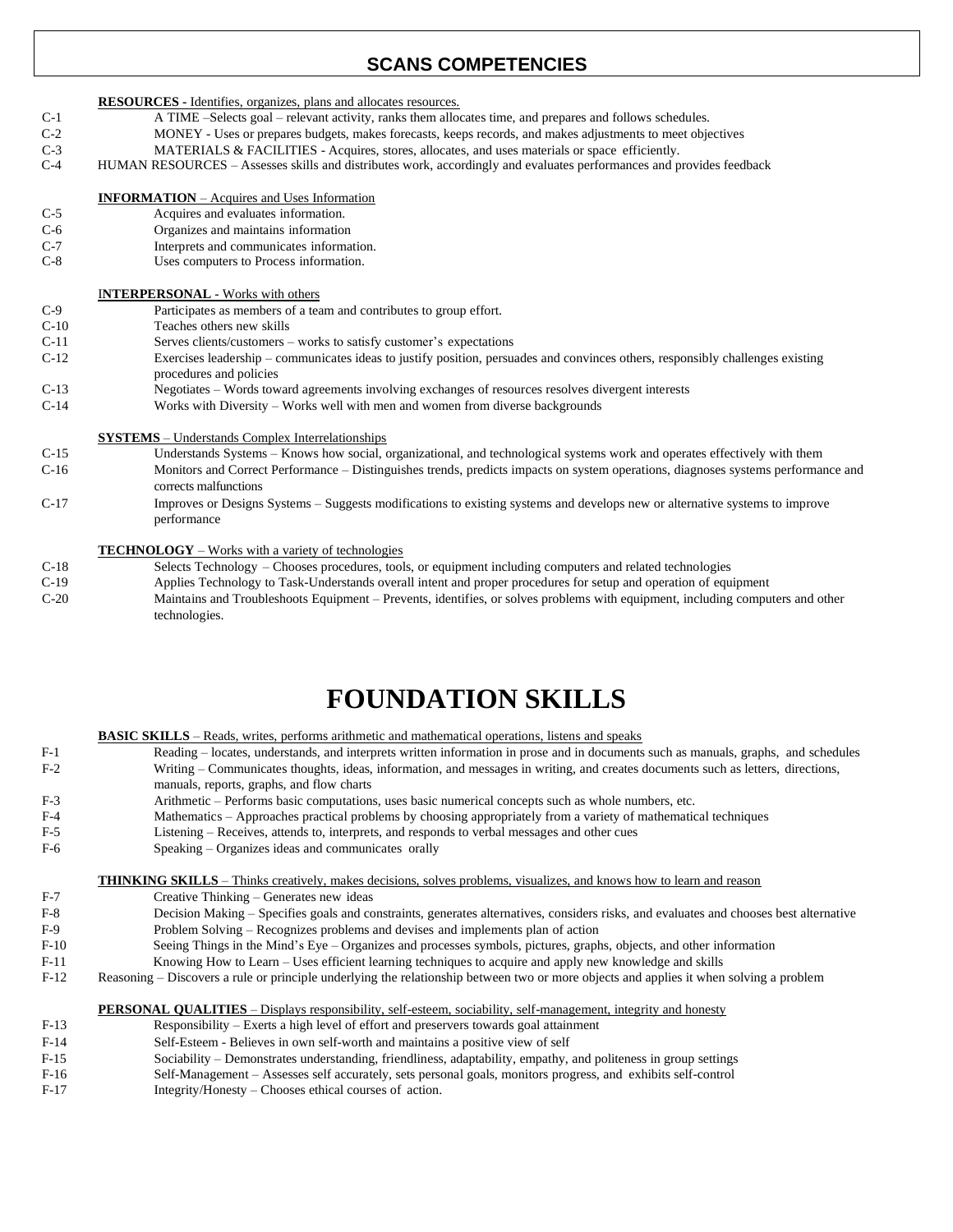# **COURSE SYLLABUS**

## **Course Title: MUSP 1104 – Applied Commercial Music: Electric Bass**

## **Private Music Lessons in the Commercial Music Department –**

Private instruction in musical instruments/voice is open to all South Plains College students, but those seeking the A.A.A. Degree, or Certificate in Commercial Music, may be subject to additional departmental requirements (see *Barrier Exams I & II***,** and *Capstone Experience* – below).

# **MUSP 1104 –Applied Commercial Music: Electric Bass**

## **South Plains College Improves Each Student's Life**

## **I. General Course Information:**

A. Description: Private instruction in Electric Bass with goals related to commercial music.

Note: The student will have one half hour of private instruction per week during which time the instructor will guide and monitor the student's daily practice. The remaining 1.5 **lab** hours per week are guided study under the supervision of the instructor and will be specific to the instrument or voice.

B. Course Learning Outcomes: Demonstrate proficiency in commercial music repertoire and technique; develop a professional

disciplined approach to performance skills; and present a juried performance for faculty.

The student will demonstrate proficiency in bass *technique, theory, notation, ear training, and repertoire*; develop a disciplined professional approach to performance skills; and perform a mid-term and final exam (or jury – see below).

C. Course Competencies: Departmental **Competency Standards** have been developed as guidelines for those seeking the A.A.A. Degree or Certificate in Commercial Music. However, these are a technical "base-line" only and may not constitute total compliance with class assignments.

*Juries*  $-A$  jury is a cumulative final exam over the course of study. The instructor shall determine the membership of the jury.

- D. Academic Integrity: It is the aim of the faculty of South Plains College to foster a spirit of complete honesty and a high standard of integrity. The attempt of any student to present as his or her own work which he or she has not honestly performed is regarded by the faculty and administration as a most serious offense and renders the offender liable to serious consequences, possibly suspension. Students should refer to the SPC General Catalog, pg. 22-23; regarding consequences for cheating and plagiarism see "Academic Integrity" as well as "Student Conduct" sections).
- E. SCANS COMPETENCIES: C 1, 3, 5, 6, 7, 9, 15, 18, 19 FOUNDATION SKILLS: F – 1, 2, 3, 5, 6, 7, 8, 9, 10, 11, 12, 13, 14, 15, 16
- F. Verification of Workplace Competencies: Successful completion of this course will equip the student with many of the skills necessary to complete the Capstone Experience (presented at the end of the second semester of study for certificate candidates and at the end of the fourth semester of study for degree candidates).

*Capstone Experience*: Students seeking the A.A.A. Degree or Certificate in Commercial Music must satisfactorily complete specific requirements 1] As a performer in a full-length televised public performance (music festival), and 2] by passing all applicable Barrier Exams.

These festivals occur twice a year (once at the completion of the fall and spring semesters).

**Barrier Exam I:** Students seeking the Certificate in Commercial Music must pass a test of minimum performance standards administered by a qualified panel of faculty members. This test is arranged by appointment with the department.

*Barrier Exam II*: Students seeking the A.A.A. Degree in Commercial Music must pass a test of minimum advanced performance standards administered by a qualified panel of faculty members. This test is arranged by appointment with the department.

Standards for the Barrier Exams shall be determined and published by the faculty. In all cases, the standards under which a student matriculates will remain in force, unless the student chooses to accept the current standard instead.

## **II. Specific Course/Instructor Requirements:**

A. The instructor will select textbook and other materials appropriate texts and materials.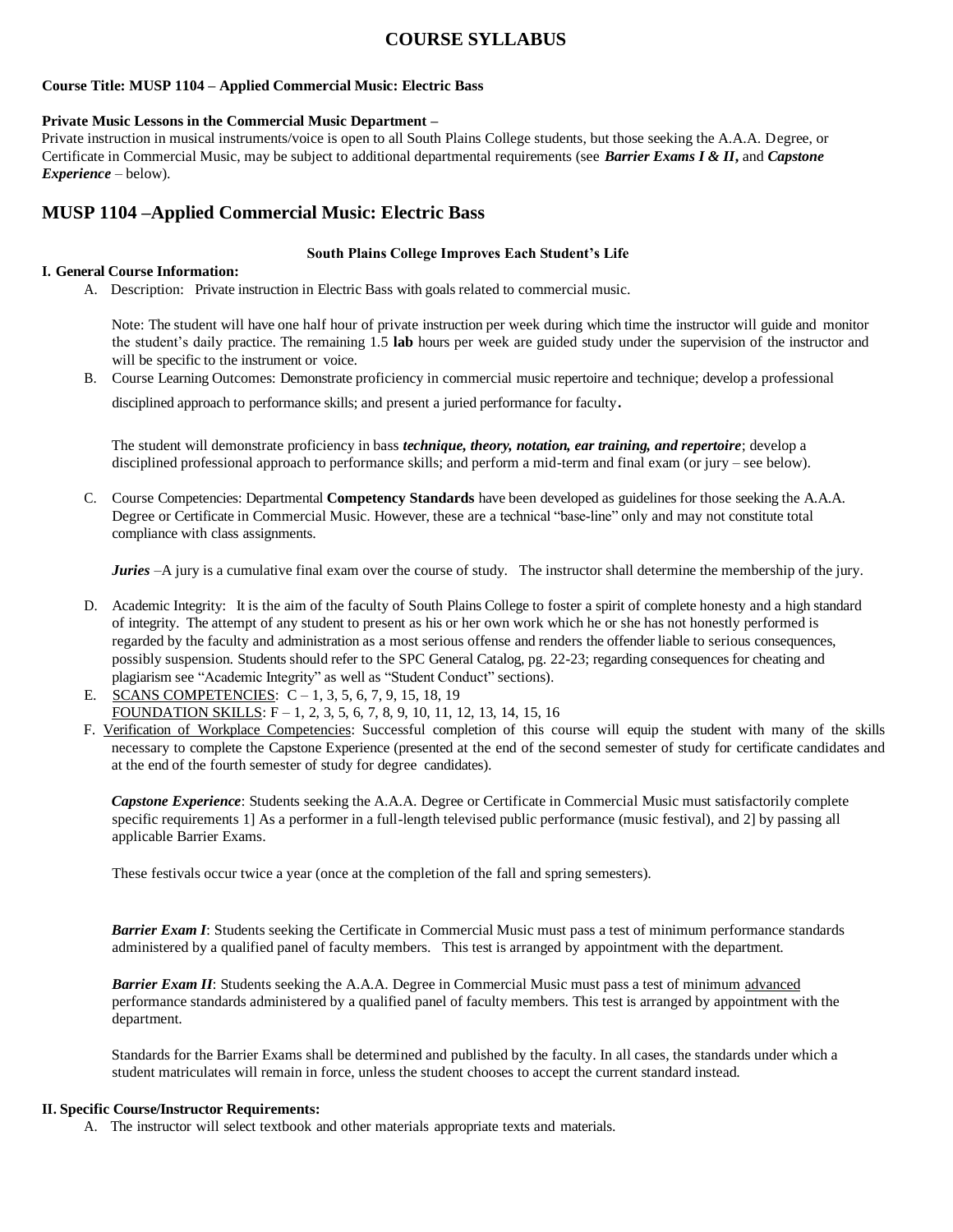# **ATTENDANCE POLICY**

Students are expected to attend all classes in order to be successful in a course. The student may be administratively withdrawn from the course when absences become excessive as defined in the course syllabus.

When an unavoidable reason for class absence arises, such as illness, an official trip authorized by the college or an official activity, the instructor may permit the student to make up work missed. It is the student's responsibility to complete work missed within a reasonable period of time as determined by the instructor. Students are officially enrolled in all courses for which they pay tuition and fees at the time of registration. Should a student, for any reason, delay in reporting to a class after official enrollment, absences will be attributed to the student from the first-class meeting.

Students who enroll in a course but have "Never Attended" by the official census date, as reported by the faculty member, will be administratively dropped by the Office of Admissions and Records. A student who does not meet the attendance requirements of a class as stated in the course syllabus and does not officially withdraw from that course by the official census date of the semester, may be administratively withdrawn from that course and receive a grade of "X" or "F" as determined by the instructor. Instructors are responsible for clearly stating their administrative drop policy in the course syllabus, and it is the student's responsibility to be aware of that policy.

It is the student's responsibility to verify administrative drops for excessive absences through MySPC using his or her student online account. If it is determined that a student is awarded financial aid for a class or classes in which the student never attended or participated, the financial aid award will be adjusted in accordance with the classes in which the student did attend/participate and the student will owe any balance resulting from the adjustment.

## **V. Covid -19 course syllabus statement**

If you are experiencing any of the following symptoms, please do not come to class and either seek medical attention or get tested for Covid-19.

 Cough, shortness of breath, difficulty breathing Fever or chills Muscles of body aches Vomiting or diarrhea New loss of taste or smell

Please also notify DeEtte Edens, BSN, RN, Associate Director of Health and Wellness, at [dedens@southplainscollege.edu](mailto:dedens@southplainscollege.edu) or 806-716-2376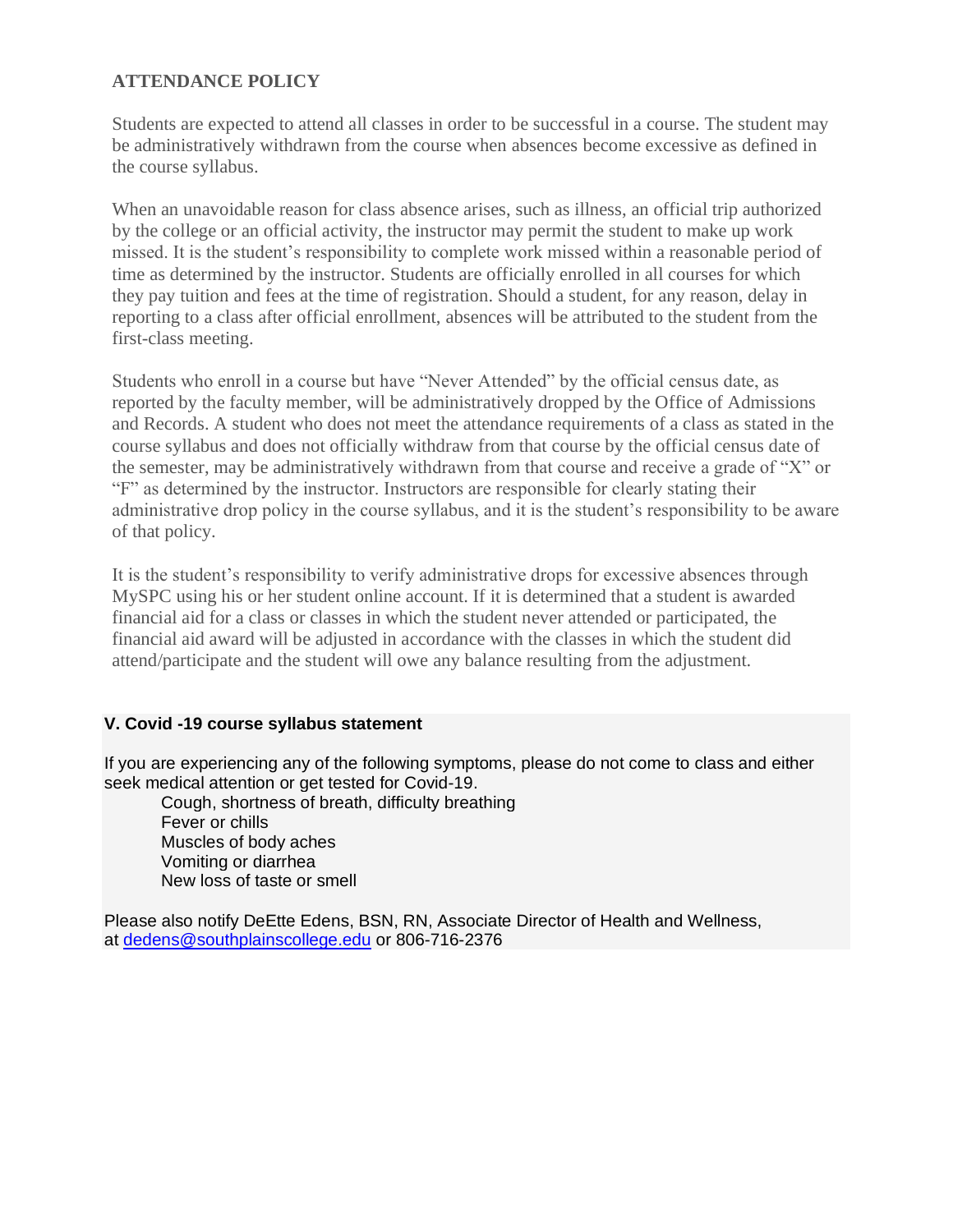- B. Lab hours may consist of rehearsals, concerts and workshops and other activities deemed appropriate by the instructor. Teachers may substitute "directed" study activities for these events for students who cannot attend on-campus events. Attendance forms and credit descriptions may be acquired from your instructor.
- C. Assignment Policy: Each lesson will begin with a review of the material assigned at the previous lesson. Each lesson will conclude with a brief summary of the new material and the assignment for the next lesson. A daily numerical grade will be assigned by the instructor based on his evaluation of the student's accomplishment of the assigned goals. Also, see [E.] below.

Students enrolled in Commercial Music Ensembles are required to take private instrument/voice lessons (waiver subject to the discretion of the department head). This enables the student to gain advantage from the teacher's ensemble experience.

D. Grading Policy/Procedure: The final grade will be constituted as follows:

Daily grades will be averaged to determine your final semester grade

The instructor may excuse absences, but assignments will not be accepted late. Generally, letter grades are assigned as follows: A: 90-100, B: 80-89, C: 70-79, D: 60-69, F: Below 60.

- E. Special Requirements: There are no specific entry-level standards for this course. All private lesson students will be working toward specific competencies outlined during study designed by the teacher for their specific level of ability. However, students working toward the A.A.A. Degree or Certificate in Commercial Music must pass the required departmental Barrier Exam(s) – see above. Students should seek advice from instructors as to their status with respect to these tests.
- F. Should a epidemic arise, such as swine flu, any student feeling ill or running a fever of 99 or above is prohibited from attending class until 24 hours after the fever has been absent. The instructor will make every attempt to provide online work or extra bookwork to make up for the absence.

## **III. Course Outline:**

*Outline by Topic:*

The depth of exploration into each area will be determined by the instructor, based on the student's individual level of ability, the student's expressed musical goals, and the specific requirements as determined by your instructor.

*Technique*: systematic study of best practices pertaining to the instrument or voice

**Theory:** Knowledge of theoretical concepts as they apply to the instrument or voice.

*Notation*: Reading standard musical notation and recognizing and understanding the Nashville numbering system and standard chord symbols.

*Ear Training*: Guidance toward greater aural skills in recognizing ensemble textures and melodic and harmonic pitches. *Improvisation*: Development and application of skills.

*Repertoire*: Demonstrate the ability to perform prepared pieces in a near prefect manner commensurate with skill level.

*Outline by Week:*

Week 1 – Assess the student's current competency and experience.

Weeks  $2 - 6$  – Follow course outline as indicated above. Give special emphasis to areas of special interest and/or difficulty to student. Prepare for upcoming exam or jury.

Week 7 – Perform midterm exam.

Weeks  $8 - 15$  – Follow similar curriculum to weeks 2-6

Week 16 – Perform jury

## **IV. Accommodations**

South Plains College strives to accommodate the individual needs of all students in order to enhance their opportunities for success in the context of a comprehensive community college setting. It is the policy of South Plains College to offer all educational and employment opportunities without regard to race, color, national origin, religion, gender, disability or age (SPC Equal Opportunity Policy—General Catalog).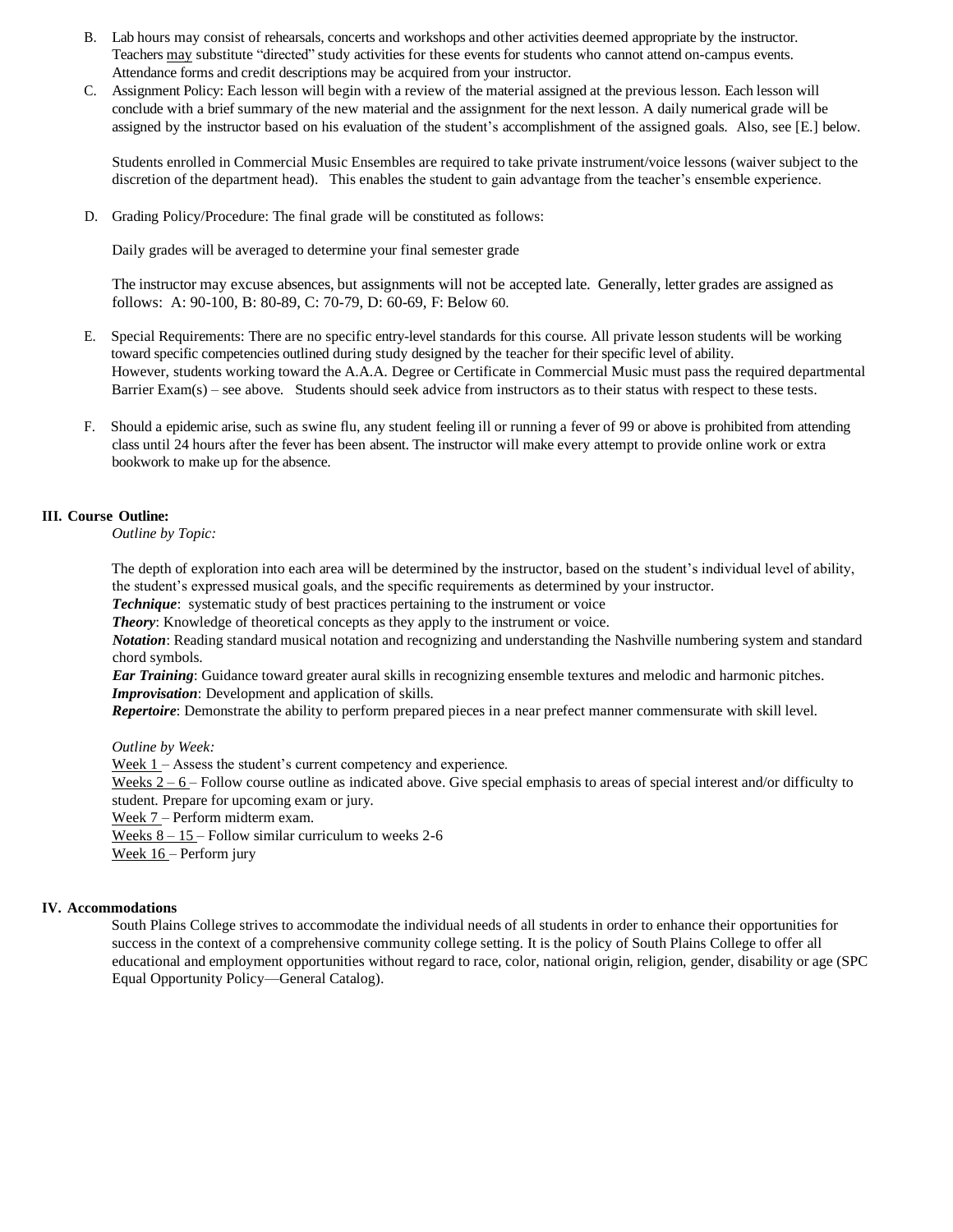## **V. Diversity**

In this class, the teacher will establish and support an environment that values and nurtures individual and group differences and encourages engagement and interaction. Understanding and respecting multiple experience and perspectives will serve to challenge and stimulate all of us to learn about others, about the larger world and about ourselves. By promoting diversity and intellectual exchange, we will not only mirror society as it is, but also model society as it should and can be.

## **VI. Injury Or Illness Addendum**

If you are injured or are ill, creating a situation where you cannot perform for an extended period, it is agreed that the student will drop this course if the instructor deems it appropriate.

Students with disabilities, including but not limited to physical, psychiatric, or learning disabilities, who wish to request accommodations in this class should notify the Disability Services Office early in the semester so that the appropriate arrangements may be made. In accordance with federal law, a student requesting accommodations must provide acceptable documentation of his/her disability to the Disability Services Office. For more information, call or visit the Disability Services Office at Levelland Student Health & Wellness Center 806-716-2577, Reese Center (also covers ATC) Building 8: 806-716-4675, Plainview Center Main Office: 806-716-4302 or 806-296-9611, or the Health and Wellness main number at 806-716-2529.

## **SPC Inclusive Access Syllabus Statement**

*Instructors are free to insert their course-specific textbook and resource requirements in place of the generic "textbook and resources" referenced below.*

## **Inclusive Access:**

- **Textbook:** The textbook and resources for this course are available in digital format through the Inclusive Access textbook program at South Plains College. That means the e-book edition of the textbook and/or all required resources are provided to students through Blackboard from the first day of class. The fee for the ebook/resources is the lowest price available from the publisher and bookstore and is included in the student tuition/fee payment. Therefore, students do not have to purchase a separate textbook or access card for this course.
- •
- **E-book features:** Access to a cloud-based e-reader is provided by RedShelf via Blackboard. RedShelf e-book features include the ability to hear the text read aloud, highlight, take notes, create flash cards, see word definitions, build study guides, print select pages, and download up to 20% of the book for offline access. Visit <https://solve.redshelf.com/hc/en-us/requests/new> for e-book issues and support.
- **Opting out of Inclusive Access:** As long as they meet the opt-out deadline, students may choose not to participate in the Inclusive Access program if they have a textbook from another source. Students should check with the instructor for advice before deciding to opt out because Inclusive Access is the cheapest option for most students. Students should also find out whether course work is required in an online platform like *Mindtap* or *Connect*. If so, students who opt out would be required to purchase access to that platform in addition to acquiring the e-book on their own. To opt out of the Inclusive Access e-book/resources, students need to email [tfewell4texasbookcompany@gmail.com](mailto:tfewell4texasbookcompany@gmail.com) before the census date. Students must include their first name, last name, student ID number, and the course they are opting out of in the email. Once students have been opted out of Inclusive Access, they will receive a confirmation email. Students who need assistance to opt out should contact the SPC Bookstore. The Inclusive Access fee will be refunded to students who opt out before the census date for their term of enrollment. The census date for fall and spring is the twelfth-class day. The census date for shorter terms varies between the second and third class day.